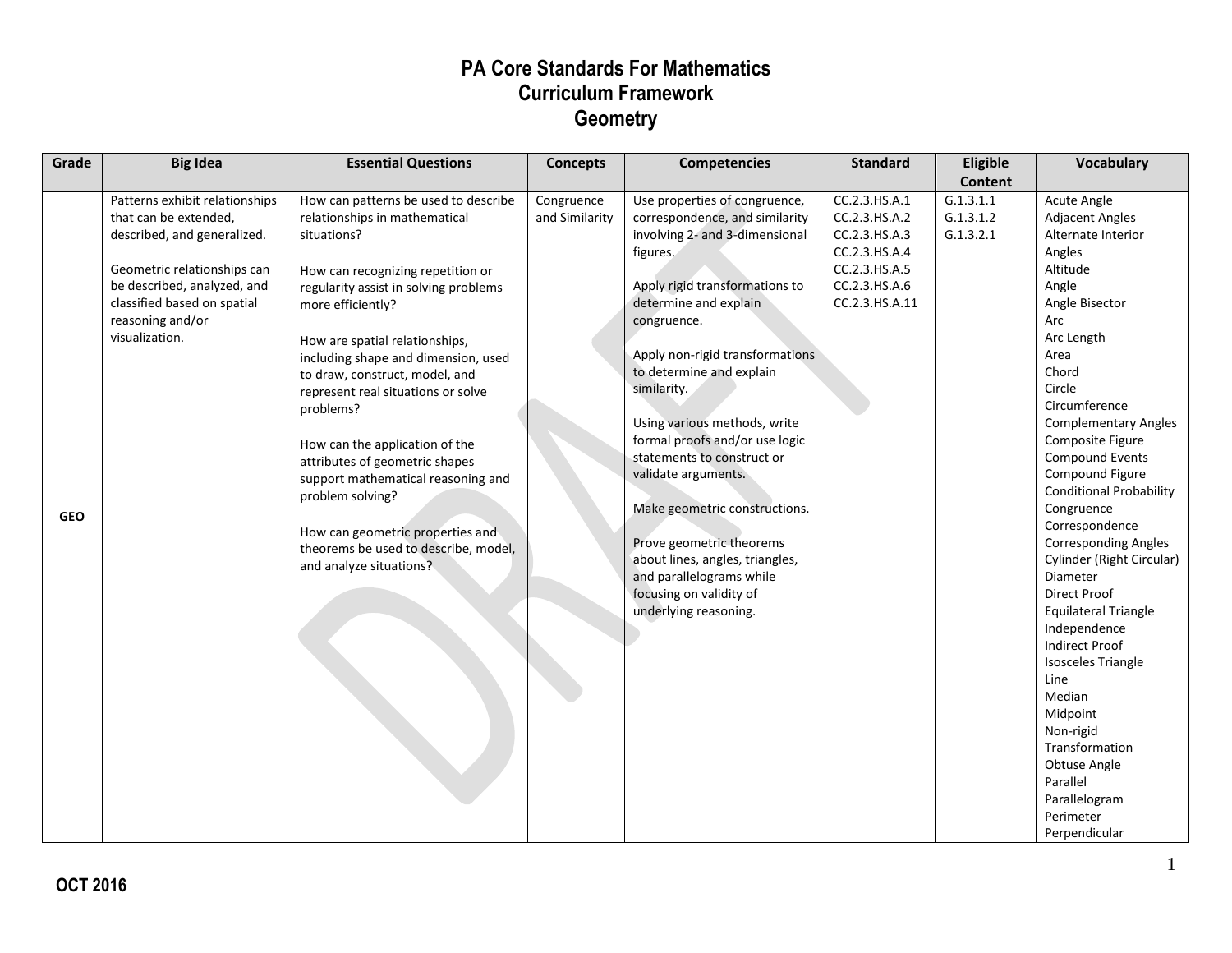| Grade      | <b>Big Idea</b>                                                                                                                                      | <b>Essential Questions</b>                                                                                                                                         | <b>Concepts</b> | <b>Competencies</b>                                                                                                                 | <b>Standard</b>                | Eligible                            | Vocabulary                                                                                                                                                                                                                                                                                                                                                                                                                                                                                                                                       |
|------------|------------------------------------------------------------------------------------------------------------------------------------------------------|--------------------------------------------------------------------------------------------------------------------------------------------------------------------|-----------------|-------------------------------------------------------------------------------------------------------------------------------------|--------------------------------|-------------------------------------|--------------------------------------------------------------------------------------------------------------------------------------------------------------------------------------------------------------------------------------------------------------------------------------------------------------------------------------------------------------------------------------------------------------------------------------------------------------------------------------------------------------------------------------------------|
|            |                                                                                                                                                      |                                                                                                                                                                    |                 |                                                                                                                                     |                                | Content                             |                                                                                                                                                                                                                                                                                                                                                                                                                                                                                                                                                  |
|            |                                                                                                                                                      |                                                                                                                                                                    |                 |                                                                                                                                     |                                |                                     | Point<br>Polyhedra<br>Proof<br>Proof by Contradiction<br>Pyramid (Right)<br>Pythagorean Identity<br>Pythagorean Theorem<br>Radius<br>Ray<br>Rectangle<br>Regular Polygon<br>Rhombus<br><b>Right Triangle</b><br><b>Rigid Transformation</b><br><b>Scalene Triangle</b><br>Secant<br>Sector<br>Segment<br>Semicircle<br>Similarity<br>Slope<br>Sphere<br>Square<br><b>Supplementary Angles</b><br>Surface Area<br>Tangent<br>Three-Dimensional<br>Trapezoid<br><b>Trigonometric Ratios</b><br>Two-Dimensional<br><b>Vertical Angles</b><br>Volume |
| <b>GEO</b> | Patterns exhibit relationships<br>that can be extended,<br>described, and generalized.<br>Geometric relationships can<br>be described, analyzed, and | How can patterns be used to describe<br>relationships in mathematical<br>situations?<br>How can recognizing repetition or<br>regularity assist in solving problems | Trigonometry    | Define and/or apply<br>trigonometric ratios.<br>Solve problems involving right<br>triangles (Pythagorean<br>Theorem, right triangle | CC.2.3.HS.A.7<br>CC.2.2.HS.C.9 | G.2.1.1.1<br>G.2.1.1.2<br>G.1.3.2.1 |                                                                                                                                                                                                                                                                                                                                                                                                                                                                                                                                                  |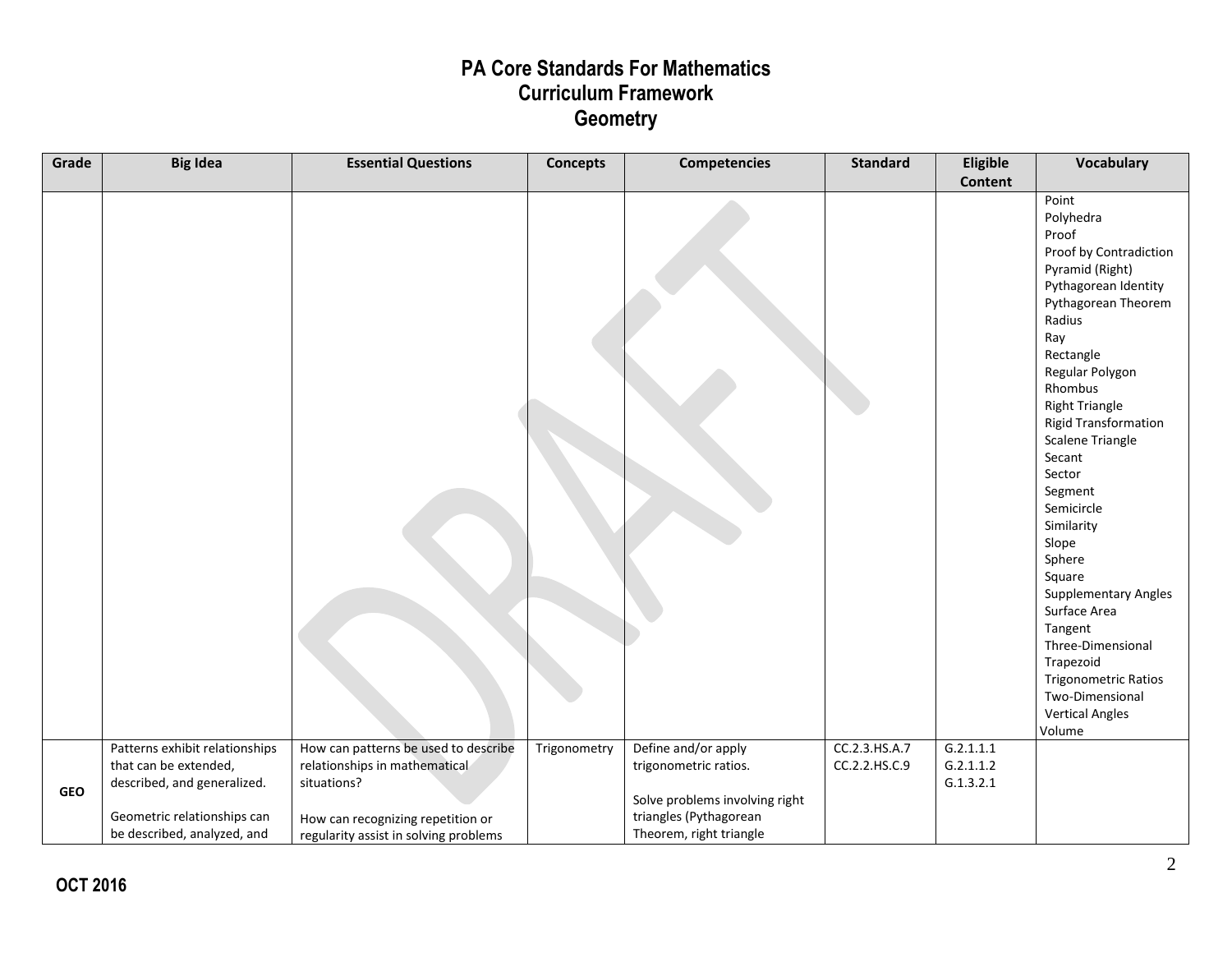| Grade      | <b>Big Idea</b>                                                                                                                                                                                                           | <b>Essential Questions</b>                                                                                                                                                                                                                                                                                                                                                                                                                                                                                                                                      | <b>Concepts</b> | <b>Competencies</b>                                                                                                                                                                                                                                            | <b>Standard</b>                                 | Eligible<br><b>Content</b>                                                 | <b>Vocabulary</b> |
|------------|---------------------------------------------------------------------------------------------------------------------------------------------------------------------------------------------------------------------------|-----------------------------------------------------------------------------------------------------------------------------------------------------------------------------------------------------------------------------------------------------------------------------------------------------------------------------------------------------------------------------------------------------------------------------------------------------------------------------------------------------------------------------------------------------------------|-----------------|----------------------------------------------------------------------------------------------------------------------------------------------------------------------------------------------------------------------------------------------------------------|-------------------------------------------------|----------------------------------------------------------------------------|-------------------|
|            | classified based on spatial<br>reasoning and/or<br>visualization.                                                                                                                                                         | more efficiently?<br>How are spatial relationships,<br>including shape and dimension, used<br>to draw, construct, model, and<br>represent real situations or solve<br>problems?<br>How can the application of the<br>attributes of geometric shapes<br>support mathematical reasoning and<br>problem solving?<br>How can geometric properties and<br>theorems be used to describe, model,<br>and analyze situations?                                                                                                                                            |                 | trigonometry).                                                                                                                                                                                                                                                 |                                                 |                                                                            |                   |
| <b>GEO</b> | Patterns exhibit relationships<br>that can be extended,<br>described, and generalized.<br>Geometric relationships can<br>be described, analyzed, and<br>classified based on spatial<br>reasoning and/or<br>visualization. | How can patterns be used to describe<br>relationships in mathematical<br>situations?<br>How can recognizing repetition or<br>regularity assist in solving problems<br>more efficiently?<br>How are spatial relationships,<br>including shape and dimension, used<br>to draw, construct, model, and<br>represent real situations or solve<br>problems?<br>How can the application of the<br>attributes of geometric shapes<br>support mathematical reasoning and<br>problem solving?<br>How can geometric properties and<br>theorems be used to describe, model, | Circles         | Identify, determine, and/or use<br>parts of circles and segments,<br>lines, and angles associated<br>with circles.<br>Extend the concept of similarity<br>to determine arc lengths and<br>areas of sectors.<br>Understand and apply<br>theorems about circles. | CC.2.3.HS.A.3<br>CC.2.3.HS.A.8<br>CC.2.3.HS.A.9 | G.1.1.1.1<br>G.1.1.1.2<br>G.1.1.1.3<br>G.2.2.2.1<br>G.2.2.2.2<br>G.2.2.2.5 |                   |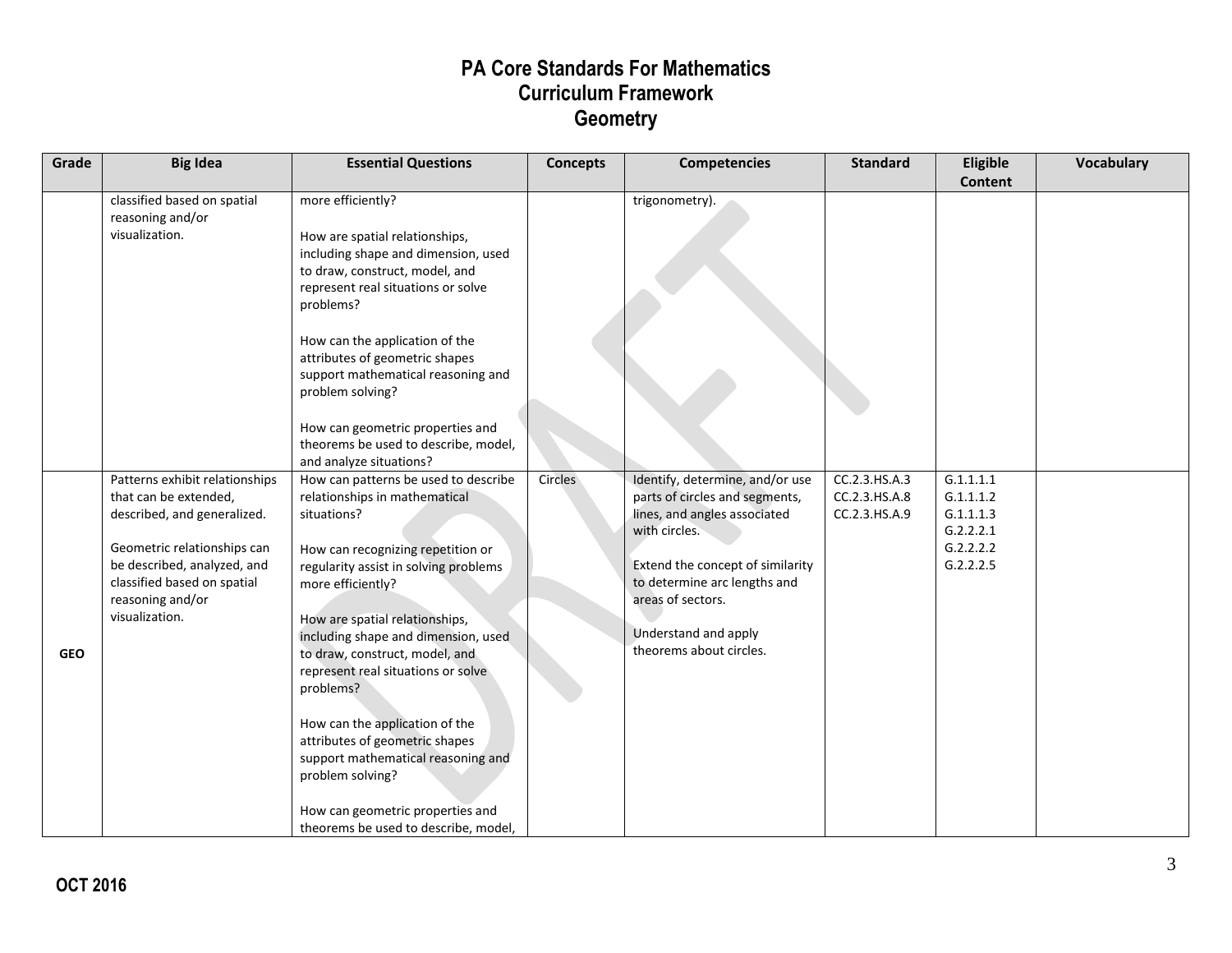| Grade      | <b>Big Idea</b>                                                                                                                                                                                                           | <b>Essential Questions</b>                                                                                                                                                                                                                                                                                                                                                                                                                                                                                                                                                                 | <b>Concepts</b>                         | <b>Competencies</b>                                                                                                                                                                                                                                                                                                                                                         | <b>Standard</b>                                                                                       | Eligible<br><b>Content</b>                                                                                                                           | <b>Vocabulary</b> |
|------------|---------------------------------------------------------------------------------------------------------------------------------------------------------------------------------------------------------------------------|--------------------------------------------------------------------------------------------------------------------------------------------------------------------------------------------------------------------------------------------------------------------------------------------------------------------------------------------------------------------------------------------------------------------------------------------------------------------------------------------------------------------------------------------------------------------------------------------|-----------------------------------------|-----------------------------------------------------------------------------------------------------------------------------------------------------------------------------------------------------------------------------------------------------------------------------------------------------------------------------------------------------------------------------|-------------------------------------------------------------------------------------------------------|------------------------------------------------------------------------------------------------------------------------------------------------------|-------------------|
|            |                                                                                                                                                                                                                           | and analyze situations?                                                                                                                                                                                                                                                                                                                                                                                                                                                                                                                                                                    |                                         |                                                                                                                                                                                                                                                                                                                                                                             |                                                                                                       |                                                                                                                                                      |                   |
| <b>GEO</b> | Patterns exhibit relationships<br>that can be extended,<br>described, and generalized.<br>Geometric relationships can<br>be described, analyzed, and<br>classified based on spatial<br>reasoning and/or<br>visualization. | How can patterns be used to describe<br>relationships in mathematical<br>situations?<br>How can recognizing repetition or<br>regularity assist in solving problems<br>more efficiently?<br>How are spatial relationships,<br>including shape and dimension, used<br>to draw, construct, model, and<br>represent real situations or solve<br>problems?<br>How can the application of the<br>attributes of geometric shapes<br>support mathematical reasoning and<br>problem solving?<br>How can geometric properties and<br>theorems be used to describe, model,<br>and analyze situations? | Analytic<br>Geometry                    | Use coordinate geometry to<br>prove theorems algebraically.<br>Use coordinate geometry to<br>establish properties of 2-<br>dimensional shapes.<br>Apply coordinate geometry to<br>calculate distance and/or<br>midpoint between two points.<br>Apply coordinate geometry to<br>relate slope to parallel and<br>perpendicular lines.                                         | CC.2.3.HS.A.10<br>CC.2.3.HS.A.11                                                                      | G.2.1.2.1<br>G.2.1.2.2<br>G.2.1.2.3                                                                                                                  |                   |
| <b>GEO</b> | Geometric relationships can<br>be described, analyzed, and<br>classified based on spatial<br>reasoning and/or<br>visualization.                                                                                           | How are spatial relationships,<br>including shape and dimension, used<br>to draw, construct, model, and<br>represent real situations or solve<br>problems?<br>How can the application of the<br>attributes of geometric shapes<br>support mathematical reasoning and<br>problem solving?                                                                                                                                                                                                                                                                                                   | Measuremen<br>t and<br><b>Dimension</b> | Use and/or compare<br>measurements of angles.<br>Use and/or develop procedures<br>to determine, describe, or<br>estimate measures of<br>perimeter, circumference, area,<br>surface area, and/or volume.<br>Describe how a change in the<br>linear dimension can affect<br>perimeter, circumference, area,<br>surface area, and/or volume.<br>Visualize the relation between | CC.2.3.HS.A.3<br>CC.2.3.HS.A.8<br>CC.2.3.HS.A.9<br>CC.2.3.HS.A.12<br>CC.2.3.HS.A.13<br>CC.2.3.HS.A.14 | G.2.2.1.1<br>G.2.2.1.2<br>G.2.2.2.1<br>G.2.2.2.2<br>G.2.2.2.3<br>G.2.2.2.4<br>G.2.2.2.5<br>G.2.2.3.1<br>G2.3.1.1<br>G2.3.1.2<br>G2.3.1.3<br>G2.3.2.1 |                   |